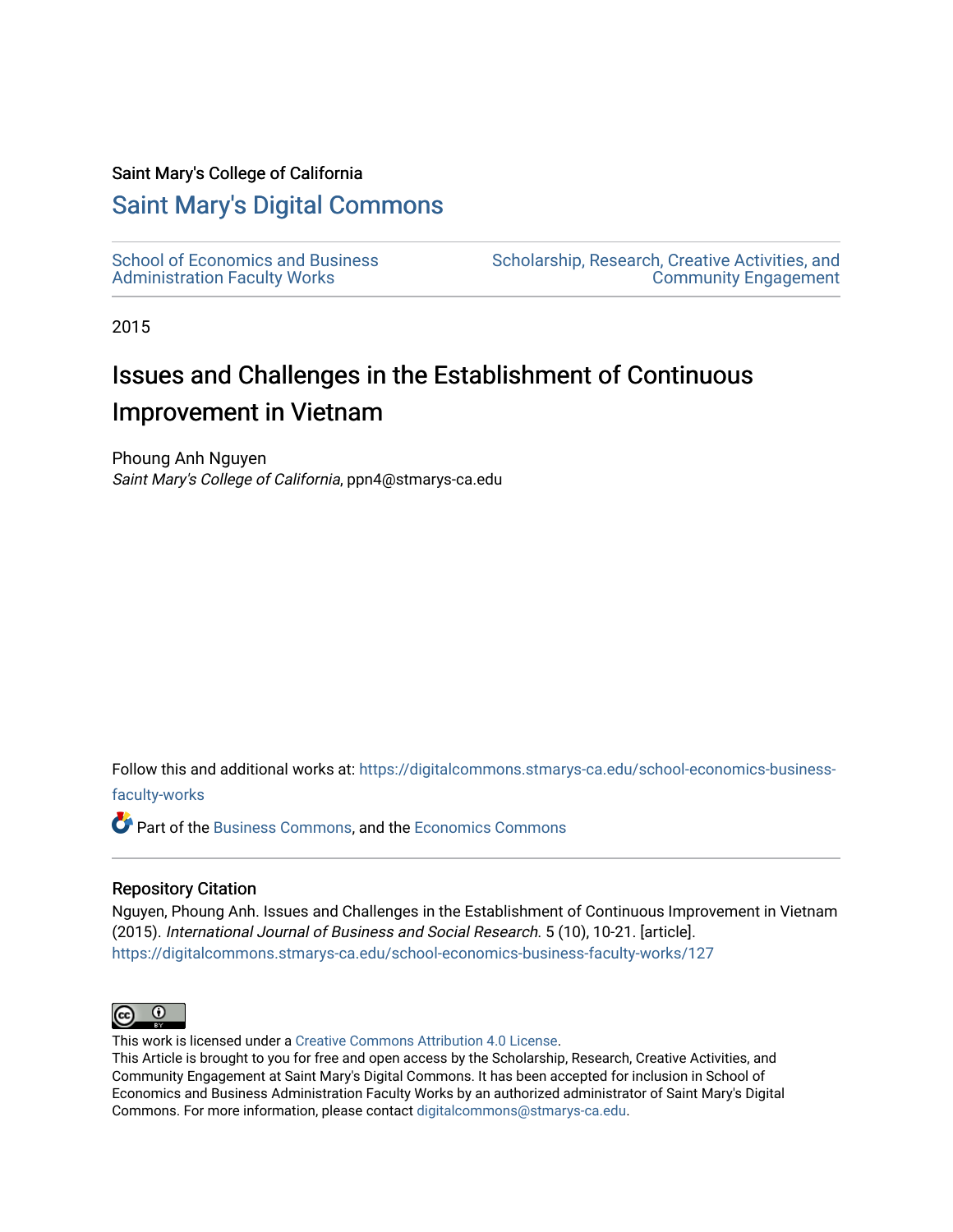

# **Issues and Challenges in the Establishment of Continuous Improvement in Vietnam**

# **Phuong Anh Nguyen 1**

## **ABSTRACT**

A better understanding of Vietnamese management is important for both practitioners and academics because of the huge and continuing growth of business activity in Vietnam. In particular, information about the Vietnamese use of continuous improvement (CI) practices is valuable because these have underpinned the success of both western and Asian companies in recent decades. Using the case-study method based on over 60 in-depth interviews with executives, managers, supervisors, and employees of nine leading companies in Vietnam and information gathered from discussions with 440 business and non-business leaders, practitioners, and academics, this paper shows that Vietnamese organizations face numerous challenges when implementing and sustaining CI practices. The findings highlight the tendency of Vietnamese organizations to pursue "shortcut" strategies that prevent them from competing higher up the value-added chain. Maintaining "face" is vital to the Vietnamese and this is a major cultural challenge for organizations in their CI efforts. The paper recommends that Vietnamese organizations address these challenges by pursuing CI more aggressively and investing in human resource development to build capabilities for the future. The Vietnamese government, which is the main engine of change in the country, should promote the use of CI by funding education and training in its methods.

Keywords: Lean production, quality management' suggestion systems, Vietnamese management. JEL Codes: M1, M11, M16. Available Online: 28<sup>th</sup> October, 2015. This is an open access article under Creative Commons Attribution 4.0 License, 2015.

## **1.0 INTRODUCTION**

l

As the fastest growing economies in the world, developing countries not only fulfill the outsourcing needs of developed countries, but are also establishing their own distinctive management styles and techniques. Recent studies detail the use and benefits of CI in emerging Asian countries including Malaysia, India, and China [\(Rao, Raghunathan, & Solis, 1997;](#page-11-0) [Samat, Ramayah, & Norizan, 2006;](#page-11-1) [Yeung,](#page-12-0)  [Cheng, & Lai, 2005\)](#page-12-0). Yet, even though these studies suggest that CI can be a prime determinant of success

<sup>1</sup> Chair and Assistant Professor of the Department of Operations Management and Quantitative Methods, Saint Mary's College of California, USA. Email: ppn4@stmarys-ca.edu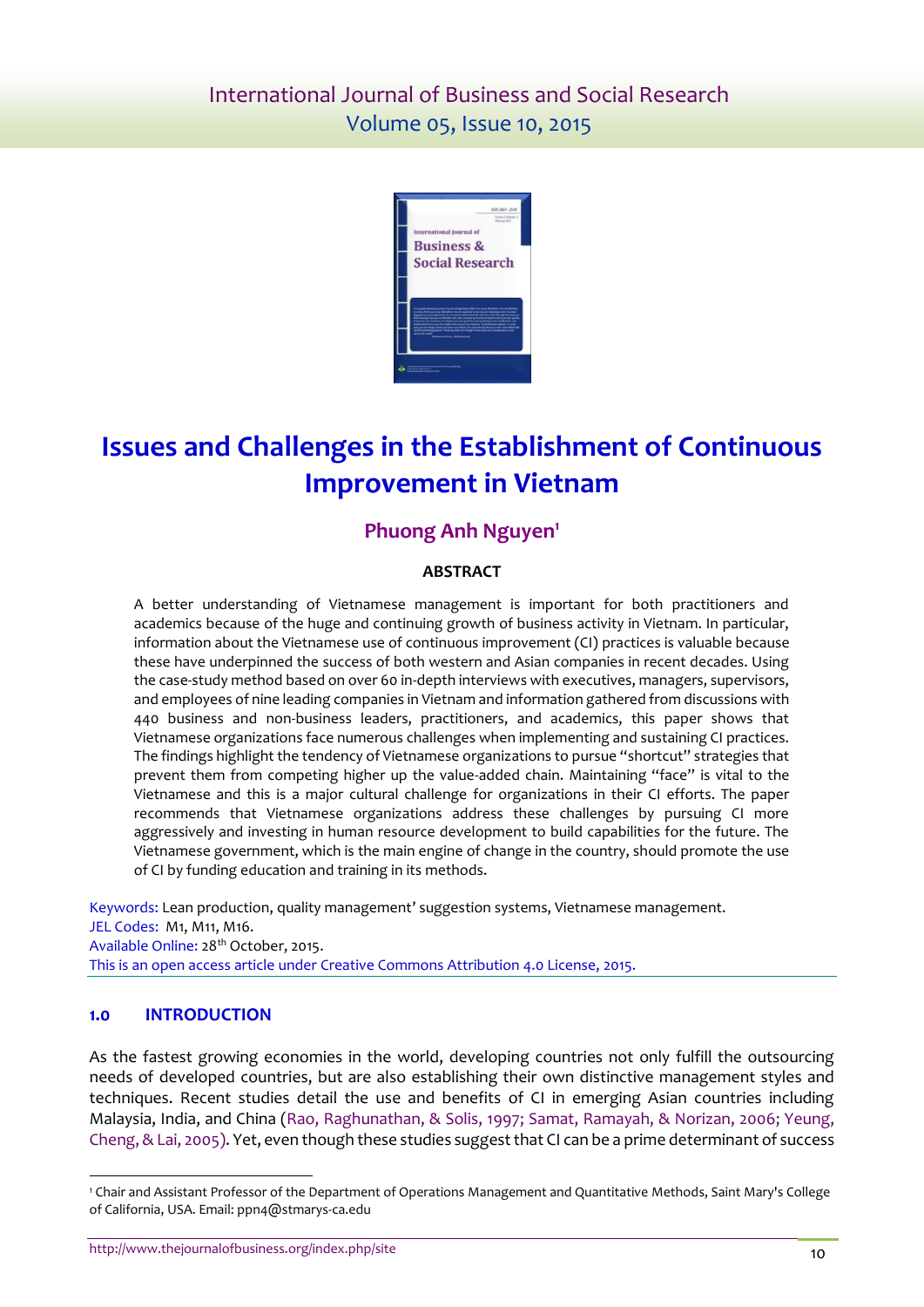of organizations in developing nations – as it has been in American, European and Japanese companies – other researchers argue that management practices developed in one country may not be generalizable to other countries because of different national cultural values [\(Metters, Zhao, Bendoly,](#page-11-2)  [Jiang, & Young, 2010;](#page-11-2) [Voss, Roth, Rosenzweig, Blackmon, & Chase, 2004\)](#page-12-1). Vietnam is rapidly becoming an industrial powerhouse, but there are few studies on Vietnamese management practices, and especially on the country's deployment of CI ([Dinh, Igel, & Laosirihongthong, 2010;](#page-10-0) [Nguyen & Robinson,](#page-11-3)  [2015\)](#page-11-3). The study reported here helps fill that gap by describing the current development of CI in Vietnam, and examining the specific cultural and other challenges Vietnamese organizations face when implementing and sustaining its techniques.

Low wages, a fairly young and abundant workforce, and an eager government make Vietnam "the poster child for Southeast Asia's economic success" ([Norton, 2014\)](#page-11-3). The country is a major producer of garments, footwear, rice, coffee, and electronics. Many global brands including Samsung, Intel, Canon, Panasonic, and Nokia have manufacturing bases in Vietnam and have invested billions of dollars into the Vietnamese electronics industry. Samsung alone has invested \$11 billion, and Intel predicts that 80 percent of its computer chips will be manufactured in its \$1 billion plant in Ho Chi Minh City [\(Norton, 2014\)](#page-11-3). Vietnam's presence on the global economic stage highlights the importance of understanding the issues affecting CI implementation in Vietnamese organizations.

This research employs in-depth case studies to examine CI practices in Vietnam, and, in particular, the challenges facing the establishment of CI in Vietnamese organizations, and the issues that can either aid or impede its introduction. It encompasses over 60 in-depth interviews with executives, managers, supervisors, and employees of nine leading companies in Vietnam, and also includes information gathered from discussions and interviews with 440 business and non-business leaders, practitioners, and academics in Vietnam and in the U.S. The findings reveal the tendency of Vietnamese organizations to pursue low-cost strategies that would prevent them from competing higher up the value-added chain. They also resist investment in human resource development, CI, and other initiatives that would build capabilities for the future.

This paper begins with a review of the three CI practices that the author found most common in Vietnamese organizations: suggestion systems, quality management programs, and lean production. It then analyzes the data gathered during the research project, and assesses the most important implications for Vietnamese managers, for foreign firms investing in Vietnam, and for academics interested in Vietnamese and Southeast Asian management practices. As a number of researchers have pointed out, research into Asian management contributes to global management knowledge by generating theory that explains international issues and offers Asian perspectives on current scholarly conversations [\(Lau, 2002;](#page-10-1) [Meyer, 2006\)](#page-11-2).

## **2.0 REVIEW OF COMMONLY USED CONTINUOUS IMPROVEMENT PRACTICES IN VIETNAM**

Continuous improvement, also called kaizen in Japanese, is the systematic creation and implementation of small, incremental changes to improve organization-wide performance [\(Bessant, Caffyn, Gilbert,](#page-9-0)  [Harding, & Webb, 1994\)](#page-9-0). Incremental and continuous innovation can be achieved by unleashing employees' work experience and creativity to seek and solve problems instead of avoiding them, making knowledge transparent, and rewarding and recognizing innovation efforts rather than output-oriented mechanisms [\(Bessant & Caffyn, 1997;](#page-9-0) [Liker, 2004;](#page-10-1) [Robinson & Schroeder, 2014\)](#page-11-0). CI practices, including total quality management (TQM), six sigma, lean production and employee idea systems, have been significantly related to increased productivity, reduced costs, improved delivery reliability, and decreased employee absenteeism [\(Jorgensen, Boer, & Laugen, 2006\)](#page-10-2). Additionally, CI can help companies pursue "green performance." By assessing environmental impacts – such as identifying ways to reduce waste and liabilities – companies raise productivity and behave responsibly towards customers and the environment [\(Kleindorfer, Singhal, & Van Wassenhove, 2005;](#page-10-3) [Tsoulfas & Pappis, 2006\)](#page-11-4). Subaru of Indiana is an example: using CI in its green initiatives has improved its profits and competitive advantage as well as its eco-friendliness [\(Schroeder & Robinson, 2010\)](#page-11-1).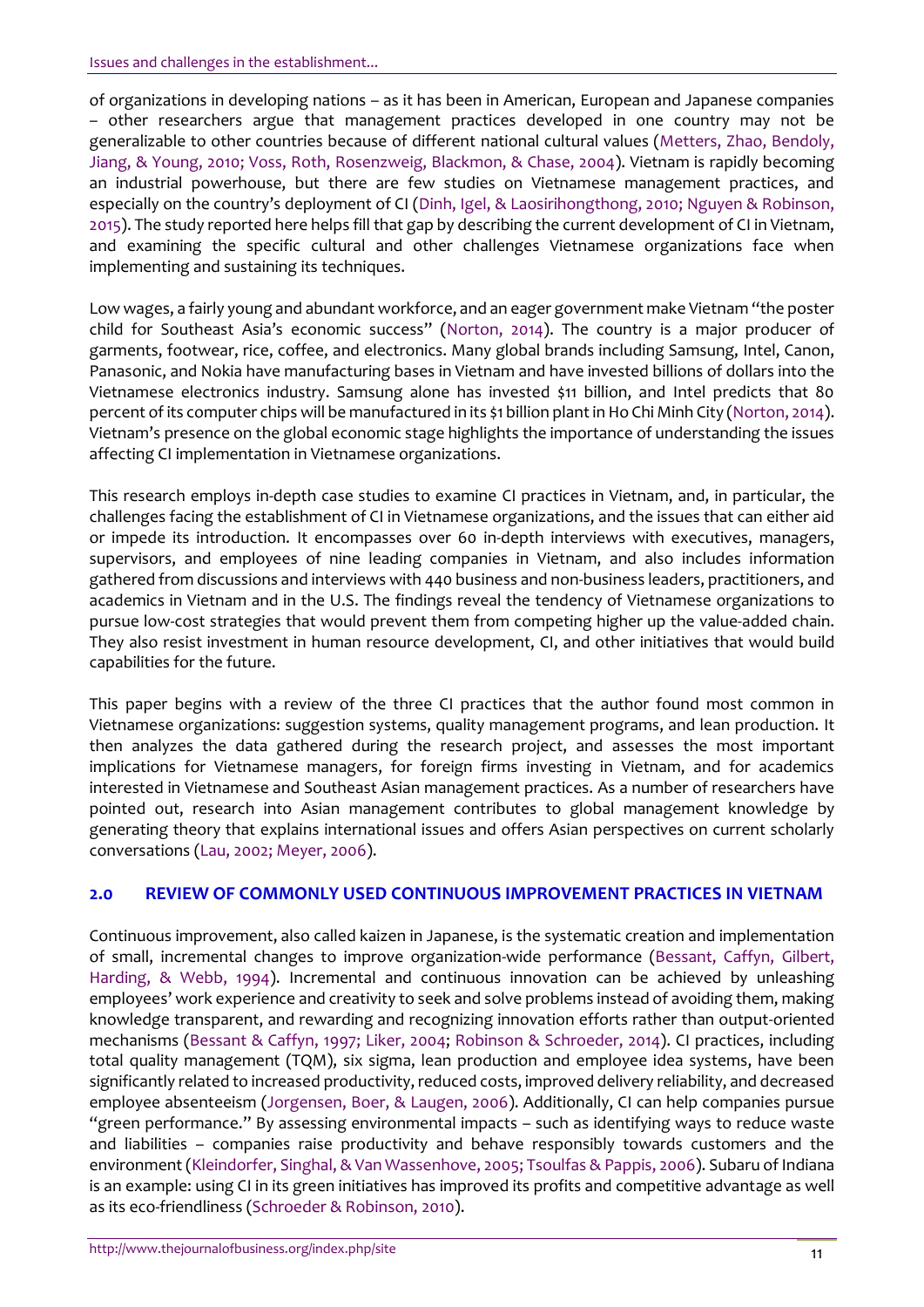The benefits of CI in Asian countries are well-documented. For example, leading firms in Singapore have adopted total quality control [\(Sohal, Tay, & Wirth, 1989\)](#page-11-5), emphasizing the basic principles of customer focus and teamwork to improve organizational performance [\(Chong & Lee-Patridge, 1997\)](#page-10-4). In China, CI helps manufacturers improve quality and increase productivity [\(Pun, Chin, & Gill, 2001\)](#page-11-6). TQM has been highly and positively related to business outcomes in Shanghai industries [\(Hua, Chin, Sun, & Xu, 2000\)](#page-10-5) and has enhanced overall performance of the country's Japanese manufacturers ([Miyagawa & Yoshida,](#page-11-2)  [2005\)](#page-11-2). Many Malaysian companies recognize quality and CI as important to their business [\(Samat et al.,](#page-11-1)  [2006;](#page-11-1) [Sohail, Sohal, & Millen, 2004\)](#page-11-5).

Likewise, in Vietnam, [Dinh et al. \(2010\)](#page-10-0) find that TQM has a positive impact on innovation performance. To better understand CI there, the first step was to identify the common CI practices by reviewing academic and practitioner literature on Vietnamese management and interviewing 440 business and nonbusiness leaders, practitioners, and academics both there and in the U.S. The next step was to analyze the effects of the cultural environment on these and other CI techniques. The following section presents brief summaries of Vietnam's most common CI practices, explaining how they were introduced and noting their current impact.

# 2.01 SUGGESTION SYSTEMS

In 1871 William Denny, a Scottish shipbuilder, introduced the first recorded suggestion system [\(W. Denny](#page-12-2)  [and Bros. Ltd., 1932\)](#page-12-2). Shortly afterwards some American companies followed suit, and after World War II the U.S. Training Within Industry (TWI) programs introduced suggestion systems to Japan. By the 1980s, a number of Japanese firms were exceeding 30 implemented ideas per person per year with some exceeding 200 per person. Today many companies around the world exceed 50 implemented ideas per person per year.

Organizations institute suggestion systems to help with their strategic goals, improve organizational performance and the customer experience, increase worker morale, generate revenue, or save money. In the basic suggestion box process, employees put their ideas in a suggestion box or submit them online. A committee or central function picks out suggestions with potential, assigns staff members to evaluate them, and rewards the employee if the idea is accepted. High performing idea systems, defined as those getting 12 or more implemented ideas per person per year, are more effective at motivating employee idea submissions than traditional suggestion box systems because they promote involvement, hold managers accountable, and foster organizational learning [\(Robinson & Schroeder, 2014\)](#page-11-0).

Suggestion box systems (known as "hòm thư góp ý" in the north of Vietnam and "thùng thư góp ý" in the south) are long-established and common in Vietnam. In the 1950s the South Vietnamese Army maintained suggestion boxes in villages to encourage people to voice their complaints and to provide information about the enemy [\(Ahern, 2009\)](#page-9-1). In 1961 this system was formally established, and government officials claimed that the national and provincial programs received several thousand letters a month, providing them with leads on subversive activities as well as feedback on government performance [\(Donnell, 1970\)](#page-10-0). Suggestion boxes still solicit community feedback in government offices, public universities, airports, and in public health facilities in Vietnam. People rarely use them, however, and little is known about their use or impact on the public sector [\(Dieleman, Pham, Le, & Martineau,](#page-10-0)  [2003\)](#page-10-0).

There are, however, some studies of suggestion schemes in the business sector. The quantity and quality of suggestions are one of the indicators that Nike uses to assess the efficacy of its management training programs for Vietnamese workers [\(Hartman & Wokutch, 2003\)](#page-10-5). Additionally, many Adidas-Salomon suppliers, including those in Vietnam, maintain suggestion boxes at their facilities and reward employees for implemented suggestions [\(Hartman, Wokutch, & French, 2003\)](#page-10-5). To retain skilled and experienced workers, Kitchen Pro, a contract manufacturer for IKEA, provides suggestion boxes so employees can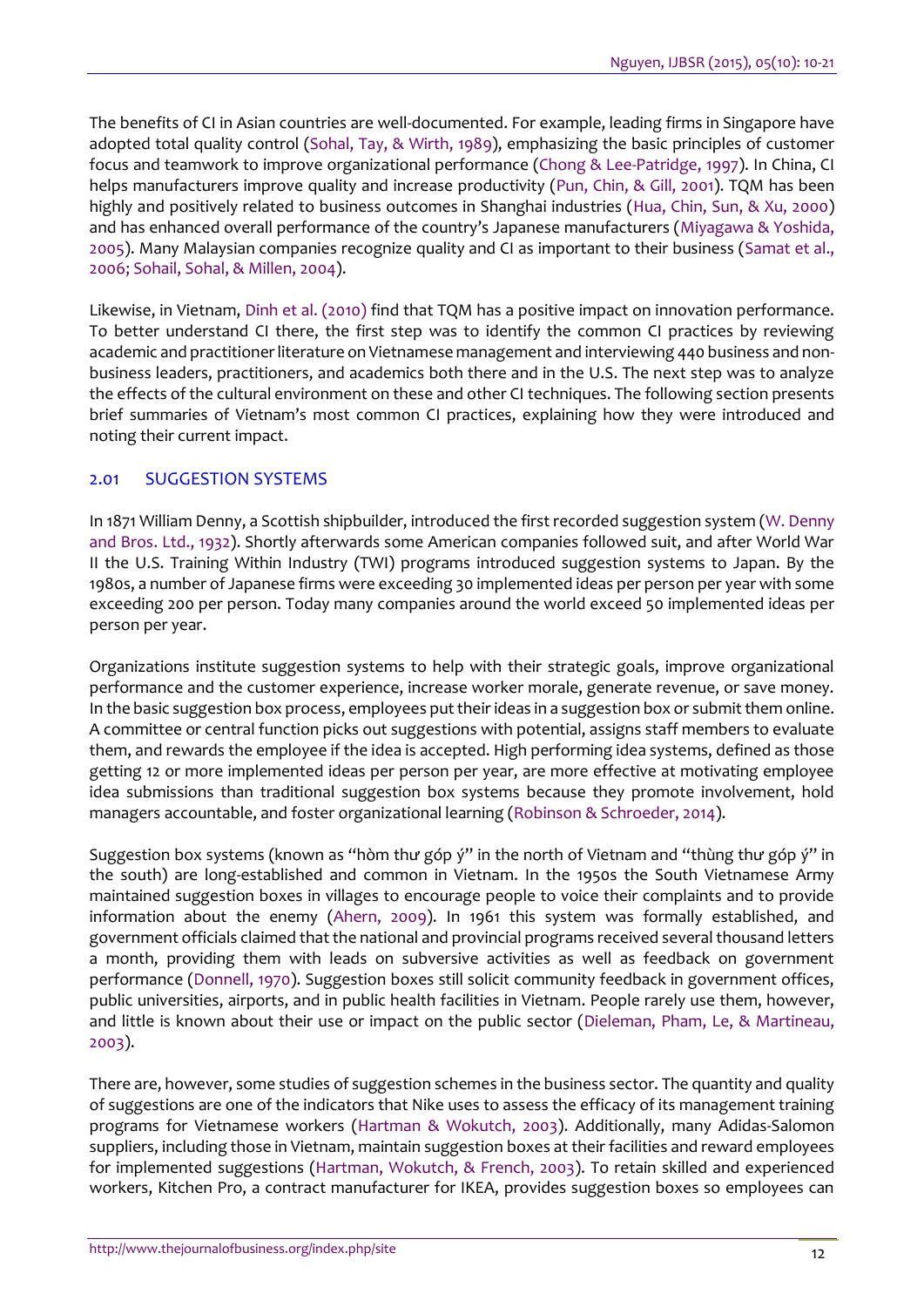voice requests and grievances as well as offer improvement ideas [\(Zhang & Hed, 2009\)](#page-12-3). The prevalence of suggestion boxes notwithstanding, in interviews Vietnamese managers complained that they are not successful in achieving any of the intended benefits.

# 2.02 QUALITY MANAGEMENT PROGRAMS

Increased global competition and international concern over the quality and environmental impact of Vietnamese products and services makes quality management a critical issue for Vietnam's government agencies. For example, to boost domestic production of higher-quality drugs the Vietnamese government encourages pharmaceutical companies to obtain the Good Manufacturing Practice (GMP) certification, which sets the minimum requirements pharmaceutical manufacturers must meet to prove the quality and safety of their products [\(Italian Trade Agency, 2014\)](#page-10-6). The government allows pharmaceutical firms unable to meet the GMP requirements to produce only homeopathic medicine [\(Business Monitor International, 2011\)](#page-9-0). Similarly, to increase quality and protect Vietnam's food industry – which accounts for nearly 37 percent of GDP (2013) – the government mandates companies engaged in food production and export to implement food safety testing and certification [\(Ward & Bui, 2013\)](#page-12-2). For example, the government encourages tea producers to meet Fairtrade International's certification standards [\(Viet Nam News, 2015\)](#page-12-1).

Vietnam's Directorate for Standards, Metrology and Quality (STAMEQ) of the Ministry of Science and Technology serves as the national standardization agency overseeing over 6,800 national standards. Approximately 40 percent of these are harmonized with international and regional standards. STAMEQ also participates as a member in 18 international and regional standards organizations, including the International Organization for Standardization (ISO). With the June 2006 directive Decision No. 144, the government even ordered all Vietnamese government offices and organizations to become ISO 9001 registered.

Despite these government initiatives, only 5694 ISO 9001 certificates have been issued to organizations in Vietnam: thus only approximately one percent of Vietnam's registered enterprises have this certification [\(Iguchi, Arimura, & Michida, 2015\)](#page-10-6). Moreover, many enterprises demonstrate ISO compliance only during the presence of an inspector and afterwards revert to their old methods [\(VietNamNet Bridge, 2004](#page-12-1)). Describing his firm's certification the quality manager of a garment company explained, "We just acted with the only target of achieving the certification or passing the audits, without thinking of any way to make the work better or easier" ([International Labour Organization, 2006, p. 11\)](#page-10-6). Having ISO 9001 certification therefore by no means guarantees that CI is actually practiced.

Another challenge is that Vietnam's system of standards is complex and lacks transparency: some items are subject to national standards; some are subject to regulations of the functioning agencies, and some are subject to both [\(U.S. Commercial Service and U.S. Embassy in Vietnam, 2015\)](#page-11-7).

# 2.03 LEAN PRODUCTION

The term "lean production" (also known as lean manufacturing) was coined by [Womack et al. \(1990\)](#page-12-2) to describe Toyota's unique approach to manufacturing, known at the time as the Toyota Production System. Inspired by the work of W. Edwards Deming, the writings of Henry Ford, and observations of the U.S. supermarket supply chain, post-World War II Toyota leaders developed manufacturing methods that minimized the resources needed for a product to flow through the production process. In most industrial processes, non-value adding activities such as excessive inventory, defects, waiting, over-processing, overproduction, and unnecessary transport and movement amounts to more than 90 percent of total production activity [\(Caulkin, 2002\)](#page-10-4). Toyota created and rigorously pursues a management philosophy that dramatically improves performance by focusing on the systematic elimination of all non-value added activity in the production process [\(Liker, 2004\)](#page-10-1).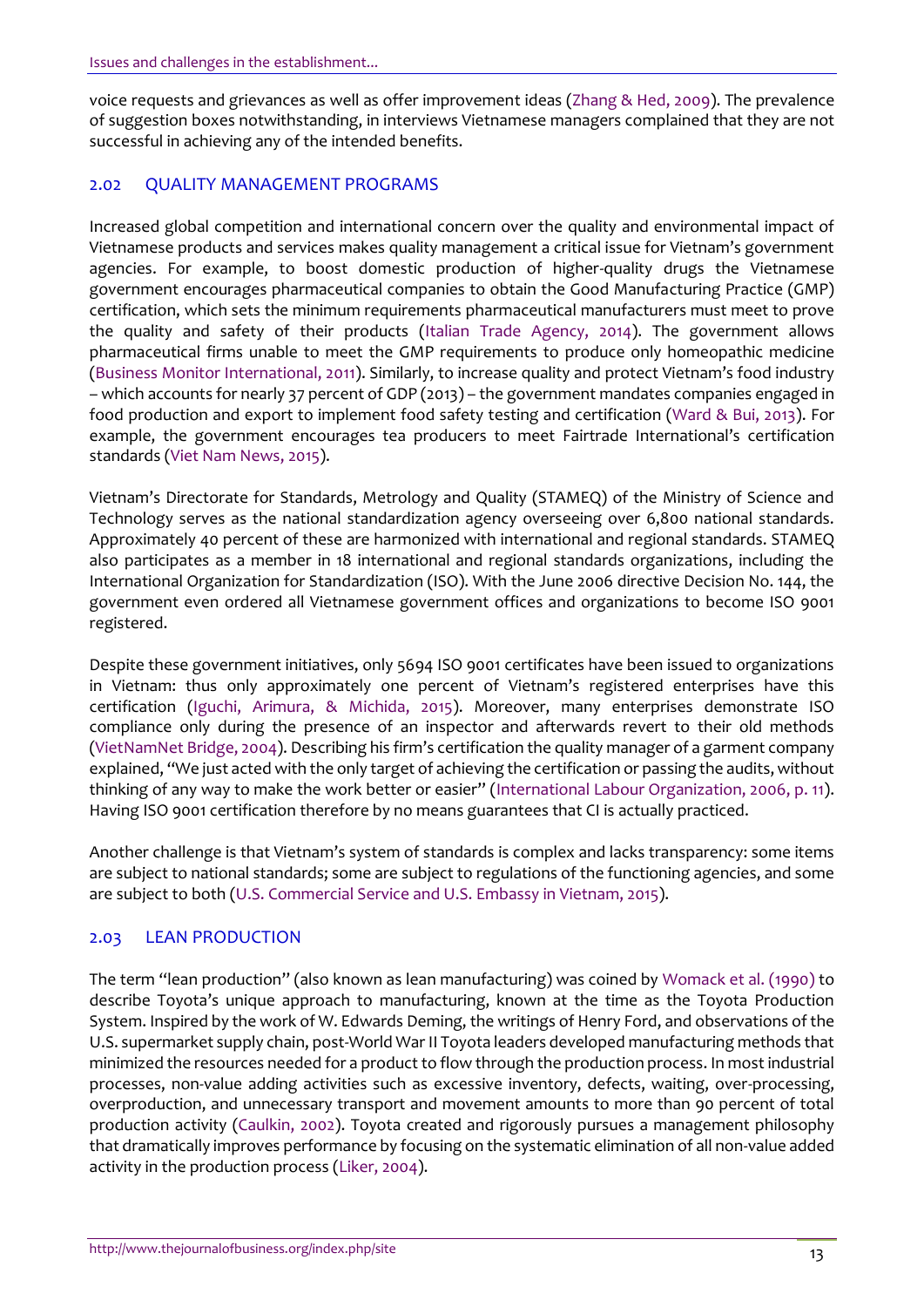The success of the Toyota Production System sparked the lean movement around the world. In Vietnam, lean arrived with early foreign enterprises such as Toyota, Canon, Honda, and Nike. Toyota implemented a version of the Toyota Production System optimized for production conditions in Vietnam [\(Toyota](#page-11-4)  [Motor Vietnam, 2015a\)](#page-11-4). Nike is in the process of transitioning its footwear lines to lean manufacturing processes as part of its CI strategy [\(Nike, 2014\)](#page-11-3). Coats Global Services, a leading industrial thread and consumer textile crafts business, which has operated in Vietnam for over 25 years, helps its manufacturers and brands to implement lean manufacturing [\(Bich Ngoc, 2014\)](#page-9-0). Lean implementation also benefits a number of domestic companies. For example, using lean to cut both unnecessary waiting and inefficiencies in workers' physical motions and overall process flow, Toyota Ben Thanh, a Toyota service center, now services cars in 50 minutes rather than the 240 minutes it previously took [\(Hoang,](#page-10-5)  [2004\)](#page-10-5).

The adoption of lean practices by these global and domestic companies has increased awareness of lean manufacturing in Vietnam. For example, a national conference on lean management in Vietnam was held in April 2014 bringing together 150 Vietnamese and international scientists, consultancy specialists, executives, managers, and academics to discuss the application of lean production in Vietnamese businesses. Training, research and development in lean and sustainability management at the organizational and national level are now being provided by the Vietnamese-German Training Center for Lean and Green Production in Ho Chi Minh City. The wave of modern management practices in Vietnam is attributable to the impact of these organizations and the success of companies domestically and globally.

## **3.0 METHODOLOGY**

The challenges of doing research in Vietnam, particularly the problems of data collection and reliability, are exacerbated by the country's lack of a research culture. In particular, the social sciences are still developing in Vietnam, so researchers and respondents have difficulty establishing trust [\(Scott, Miller, &](#page-11-1)  [Lloyd, 2006\)](#page-11-1). Many Vietnamese executives and managers have a policy of not responding to questionnaires [\(Le & Truong, 2005](#page-10-1)). In addition, Vietnam's secretive business environment makes it hard to get any information from executives and managers without the right contacts and endorsements [\(Dinh, Igel, & Laosirihongthong, 2006;](#page-10-0) [Gainsborough, 2007\)](#page-10-7). To obviate these problems, this study employs a field research approach using in-depth case studies of nine leading companies throughout Vietnam using multiple data sources to explore their deployment of CI techniques.

A case research design has a number of strengths: it can provide novel and creative insights [\(Voss,](#page-12-1)  [Tsikriktsis, & Frohlich, 2002\)](#page-12-1), lend itself to exploratory investigations in which the variables and the phenomenon are not well understood [\(Stuart, McCutcheon, Handfield, McLachlin, & Samson, 2002\)](#page-11-5), and most importantly helps in the early development of a research field like CI practices in emerging market economies [\(Mellahi & Eyuboglu, 2001;](#page-11-2) [Nguyen & Robinson, 2015\)](#page-11-3). The multiple data sources this study employs permit triangulation and complementary overlapping examination of the phenomena, which enhanced the scope and breadth of understanding [\(Swanson & Holton, 2005\)](#page-11-5).

The company setting is the level of analysis because CI practices are executed at that level and that is where the effectiveness of an implementation and its ultimate sustainability are most directly determined. The case companies had to meet three conditions. First, each had to have implemented a CI technique. Second, the collection of companies had to represent only domestic enterprises because this research focused on Vietnamese businesses. The third criterion was that the author had to have access because the design of the research demanded admittance to production facilities and offices plus extended amounts of time with respondents involved in CI.

The discussions with business leaders, practitioners, and academics in Vietnam helped identify companies that matched these criteria. Due to Vietnam's secretive business environment, which makes it extremely difficult to get any information from executives and managers without the right contacts and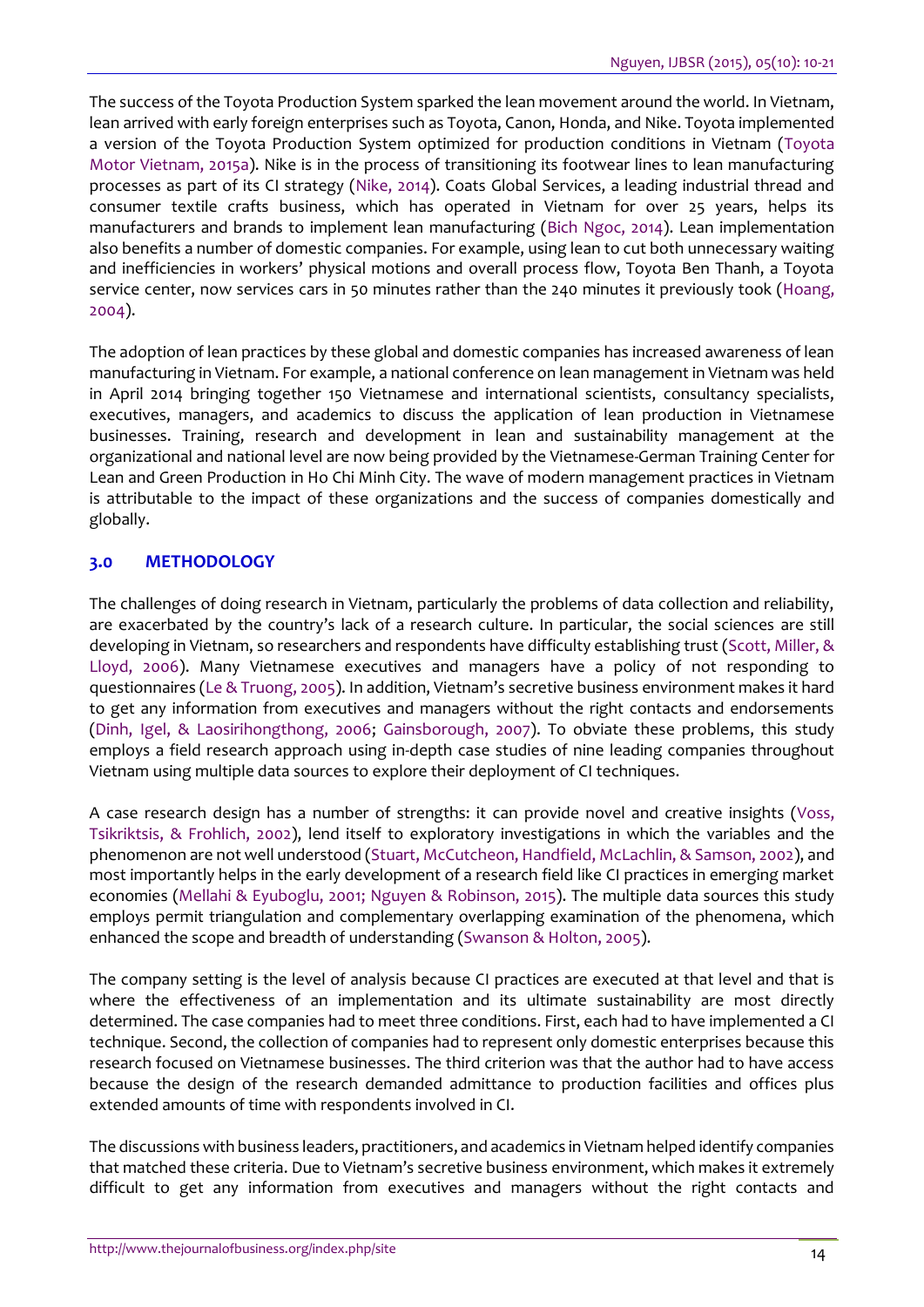endorsements (Dinh [et al., 2006;](#page-10-0) [Gainsborough, 2007\)](#page-10-7), this research relied on local business leaders, consultants, and host institutions for introductions to the companies and for help in asking them to participate. To make the framework more widely applicable and enhance the generalizability of the findings, the author deliberately put together a sample of firms engaged in different businesses located in the different regions of Vietnam. Table 1 provides a list of the case companies. The identities of all the firms have been disguised for confidentiality and anonymity.

| Table 1: Profile of case companies |                                  |                  |           |                                             |
|------------------------------------|----------------------------------|------------------|-----------|---------------------------------------------|
| Case                               | Industry                         | Headquartered    | Employees | CI practice(s) in used                      |
| Company A Steel                    |                                  | Hanoi            | 100       | 5S; ISO 9001                                |
| Company B Ceramic                  |                                  | Hanoi            | 800       | Suggestion system; ISO 9001                 |
|                                    | Company C Seafood processing     | Da Nang          | 750       | ISO 9001                                    |
| Company D Footwear                 |                                  | Hanoi            | 1600      | Suggestion system                           |
| Company E Garment                  |                                  | Ho Chi Minh City | 4000      | Lean production; ISO 9001                   |
| Company F Garment                  |                                  | Ho Chi Minh City | 2800      | production; employee<br>Lean<br>idea system |
|                                    | Company G Information<br>systems | Hanoi            | 2500      | Employee idea system; ISO 9001              |
| Company H Software                 | development                      | Hanoi            | 7000      | Employee idea system; ISO 9001              |
| Company I                          | Health & Medicine                | Hanoi            | 250       | ISO 9001; GMP                               |

The research design adapts the method of "structured, focused comparison" in gathering data across case studies [\(George & McKeown, 1985\)](#page-10-7). In other words, it investigates the same kind of information, collected in a systematic and theoretically informed manner at each company. It also uses information from the author's direct observations and in-depth interviews with 18 executives, 24 middle managers, 6 supervisors, and 14 line employees all of whom had experience of CI in the case companies. The interviews and observations focused on gaining insights by obtaining rich descriptions of the phenomenon [\(Yin, 2009](#page-12-0)). While the interviews provide a way of directly comparing each firm's efforts in areas such as CI sustainability and effectiveness, the observations verify and clarify the interview responses. They also facilitated visual checks of each firm's CI efforts, and showed how CI is embedded in the firms, especially at the operational level, both on the factory floor and in office settings (also see, e.g., [Boyer & McDermott, 1999\)](#page-9-0). Cross-case analysis of data on each case company's practices enables comparison across companies. This case-research method embodies the approach outlined in the literature [\(Miles & Huberman, 1984;](#page-11-2) [Yin, 2009\)](#page-12-0).

# **4.0 DISCUSSION AND POLICY IMPLICATIONS**

Vietnam's geographic proximity to global supply chains, its relative political and economic stability as well as its young and expanding workforce have successfully attracted large volumes of foreign direct investment [\(U.S. Department of State, 2015\)](#page-11-7). Samsung Electronics, the largest foreign investor, expects to ship 40 percent of its phone handsets from Vietnam [\(Norton, 2014](#page-11-3)). The country's \$3.92 billion (2014) pharmaceutical market is one of the fastest growing in Southeast Asia, making it an attractive market for foreign pharmaceutical companies. In addition, Vietnam is one the world's biggest exporters of cashews, pepper, rice, tea, and coffee. Nonetheless, despite its natural assets and tremendous business activities, the case studies revealed a number of challenges for Vietnam and its business organizations. This section presents these findings and discusses their managerial implications.

# FINDING 1: CULTURE OF SHORTCUTS

The "culture of shortcuts," summed up in the Vietnamese slogan: "*Đi tắt, đón đầu*" (Take a shortcut to come out ahead), embodies the mantra for success in Vietnam. The saying was intended to convey the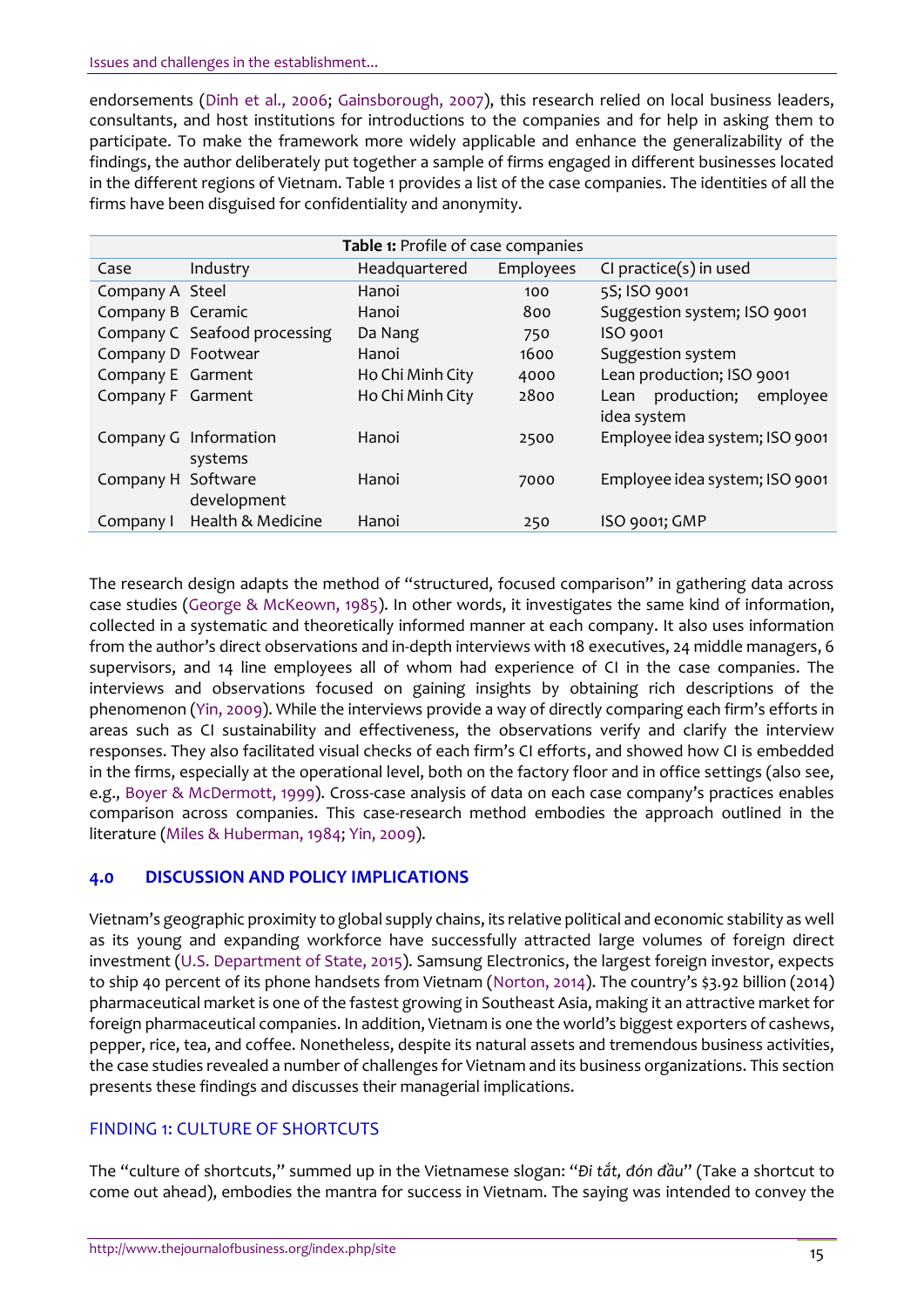Vietnamese government's "shortcut" development strategy to industrialize and modernize the country by 2020. However, this motto encourages many individuals and businesses in Vietnam to take shortcuts that create no solid foundation for sustainable strategies [\(Nguyen, 2006\)](#page-11-3). Rather than concentrate on long-term success by improving operations and thus becoming internationally competitive, many of the case firms (Companies A, B, C, D, E and I) see themselves primarily as low-cost providers so they resist investing in human resource development, CI, and other initiatives that would build capabilities. Not only do they not seem to have any strategy to improve quality and productivity, they do not have a strong CI commitment except the reactive system in place for ISO 9001 certification. Instead they rely on cheap labor to provide immediate or short-term wins. Often they explicitly bet on the "China plus one" strategy, which positions Vietnam as the low-cost alternative for new factories and call centers as wages and labor strife increase in China and India.

Since the growth model of many export-oriented Vietnamese firms is based solely on low costs and cheap labor, productivity and quality have hardly improved over the years. Even with modern equipment, Companies E and I have low productivity, mainly due to lack of employee training and poor management. Without a strategic change, companies in emerging countries such as Cambodia and Laos, which have even lower wage costs, will inevitably undercut Vietnam's export businesses in the near- or medium term. These businesses will also have difficulty competing with firms in Southeast Asian nations such as Indonesia, Thailand, and Malaysia that have more export-friendly policies, better infrastructure and legal systems, *and* better-performing supporting industries.

#### **POLICY IMPLICATION: VIETNAMESE ORGANIZATIONS NEED TO PURSUE CI MORE AGGRESSIVELY**

For Vietnamese organizations to compete higher up the value-added chain, they must pursue CI more aggressively. Some case companies invest in CI and other initiatives to build capabilities for the future. At Company F, senior managers sought help from lean consultants in Malaysia and in the U.S. Before implementing lean, Company E's senior managers received training from consultants in Malaysia. A local Vietnamese consultant from Company E's parent corporation also helped them implement lean at the operational level. Similarly, consultants from India helped Company H's QA team implement their employee idea system.

There are other resources available for firms that do not have the financial means to hire foreign or domestic consultants. The SME Training Assistance Center (SME-TAC), established by the Vietnamese government and supported by the Japanese International Cooperation Agency in Vietnam, offers training for small-medium enterprises to enhance business capability and competitiveness. At Company A, for example, management enlisted the help of SME-TAC to provide a three-day training course "Applying Kaizen/5S in Industry with the Aim of Increasing Productivity." Increasing numbers of foreign and domestic universities deliver up-to-date quality and CI training. As mentioned previously, the Vietnamese-German University provides education and training in lean and sustainability management at the organizational and national level. The problem is that many companies do not value these services enough to pay for them. For example, at the time of the study, the local lean consultant who led the training course for Company A offered to help Company D, but its owner declined, claiming he was overwhelmed by the number of things that needed fixing.

The Vietnamese government should subsidize these services or provide free assistance to domestic companies. It should also support associations like SME-TAC so they can help local firms apply world-class management practices. Vietnam needs to develop Vietnamese companies that can compete on the world stage just as Singapore did in the 1990s, when it set aside \$40 million to help Singapore's organizations implement CI practices [\(Sinha, 2000\)](#page-11-5).

## FINDING 2: THE CHALLENGE OF MAINTAINING "FACE"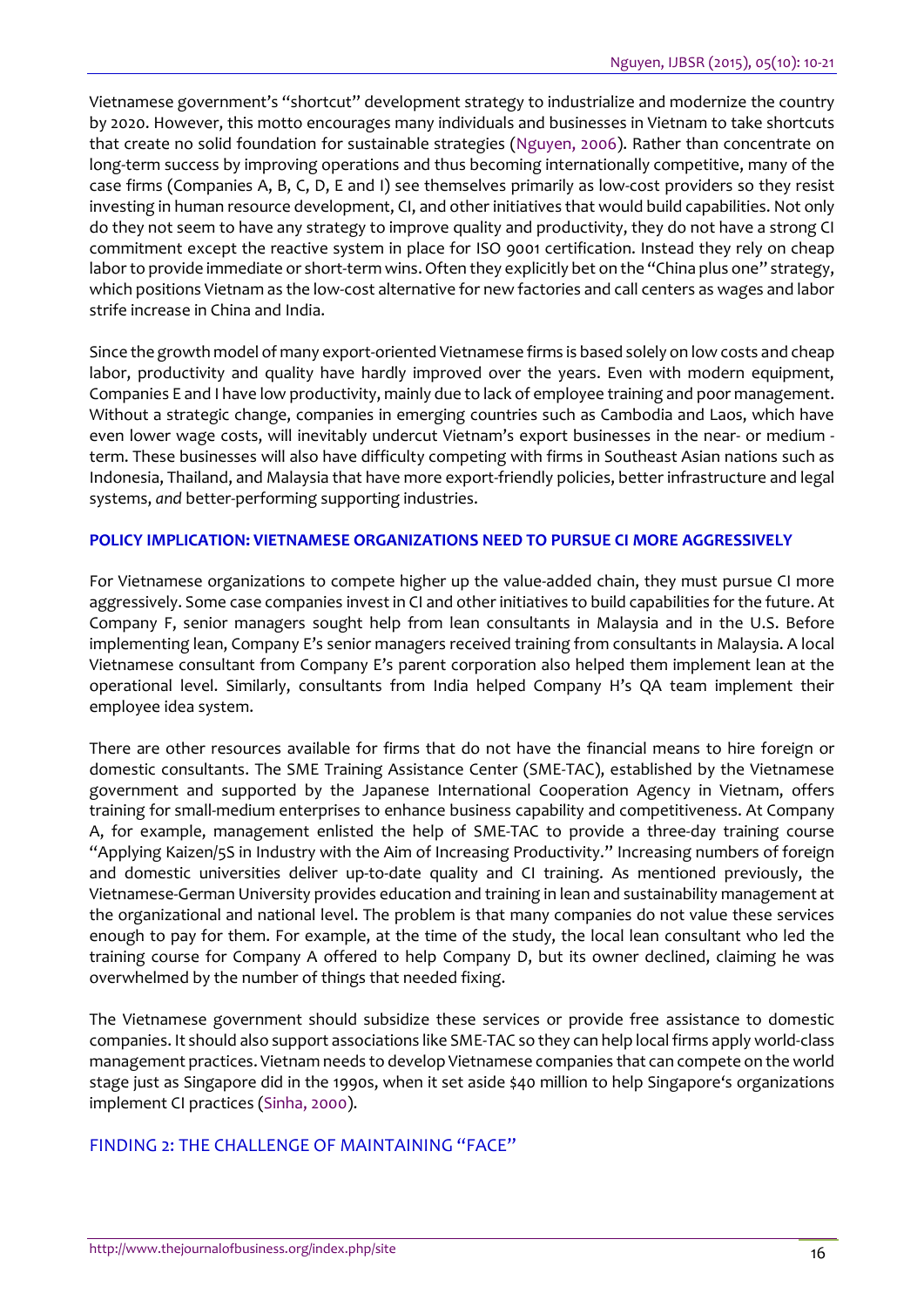The Vietnamese care passionately about face: that is, the respect they receive from others [\(Jamieson,](#page-10-2)  [1995\)](#page-10-2) because it helps maintain harmony in interpersonal relationships [\(Ashwill, 2005\)](#page-9-1). While mất mặt ("loss of face") is severe in any society, it is unbearable in Vietnam as evidenced by the Vietnamese expression: "Better die than to lose face" ([Borton, 2000, p. 24\)](#page-9-0). Thus, for example, in the workplace it goes against Vietnamese tradition to have any management practice that places managers, especially senior managers, on the same level as frontline employees, as this impugns the manager's authority and exposes him to loss of face.

The communication style in Vietnam thus tends to be indirect. People offer roundabout advice or solutions rather than direct criticism [\(Nguyen, 2005\)](#page-11-3). Though this indirectness is prompted by tact [\(Borton, 2000\)](#page-9-0), it can impede CI, which is a never-ending effort to uncover and solve problems, most of which can be seen as "management not having done its job." A number of the case firms (Companies B, D, F, G, and H) aim to harness the ideas and feedbacks of frontline employees who can often identify more improvement opportunities than their managers. However, this bottom-up approach goes against the grain of traditional Vietnamese thinking.

#### **POLICY IMPLICATION: HUMAN RESOURCES, NOT MACHINES, ARE KEY TO SUSTAINABLE CI SUCCESS**

For CI to succeed in Vietnam, firms like Companies F and H, which have a promising start but lack optimum results, need to maximize employee participation in CI by investing extensively in their human resource development, especially by providing CI training and education for employees at all levels. A number of the case companies have made the effort to develop their managers by bringing foreign experts to help them apply world-class management practices. At Company F, several senior managers sought lean training for a half month from consultants in Malaysia and later hired an American consultant for six months to help them implement lean at the factories. Similarly, consultants from India helped Company H's QA team implement their employee idea system.

However, CI training for frontline employees remains limited if it exists at all. In every case firm CI was uncoordinated and poorly structured, focusing mostly on short-term needs. Take Company E. While senior managers received 10 days of training from consultants in Malaysia, and middle managers and supervisors were trained by a local consultant for a couple of months, only 10-15 production workers out of approximately 2100 received a one-day training, and then only from the local consultant. The rest of the frontline employees were trained by the newly trained middle managers and supervisors, who did not yet have a strong understanding of CI. The lean manager at Company E explained that the training objective is to motivate frontline employees by making them aware of how to earn more money by participating in lean. This was not the right approach to educate workers on the CI philosophy. Employees should make improvements for its own sake rather than the hope of monetary reward because they will be more committed to excellence in doing it.

Without CI education and training, employees at Company H have no *[ý thức](http://vietbao.vn/Van-hoa/Y-thuc-va-tiem-thuc/40226863/184/)* (awareness) of its role, and did not appreciate its long-term benefits. They mistakenly believe that CI involves making only major improvements (not small ones) or improving others' work and not their own. Not only do employees lack motivation to participate in CI, but the very practice of it puts a tremendous burden on them because QA requires them to submit ideas by filling out lengthy and difficult forms. They are generally not paid for the time spent, so they view CI as "extra work," and only participate if they have spare time or an idea for a big improvement that might win a sizable financial reward. In Company G, CI training seems to be nonexistent except that at the beginning of the year employees receive a handout explaining the rules of the idea system and encouraging them to participate. Most interviewees feel that "*kaizen* [CI] is just a slogan here."

Toyota Motor Vietnam understands that human resources, not machines, are key to long-term success. Its Training Center educates between 500 and 600 Vietnamese technicians per year in a wide range of technical skills and CI activities [\(Toyota Motor Vietnam, 2015a\)](#page-11-4). The company shares its successful methods through its *Monozukuri* program, which it manages with the Hanoi University of Technology.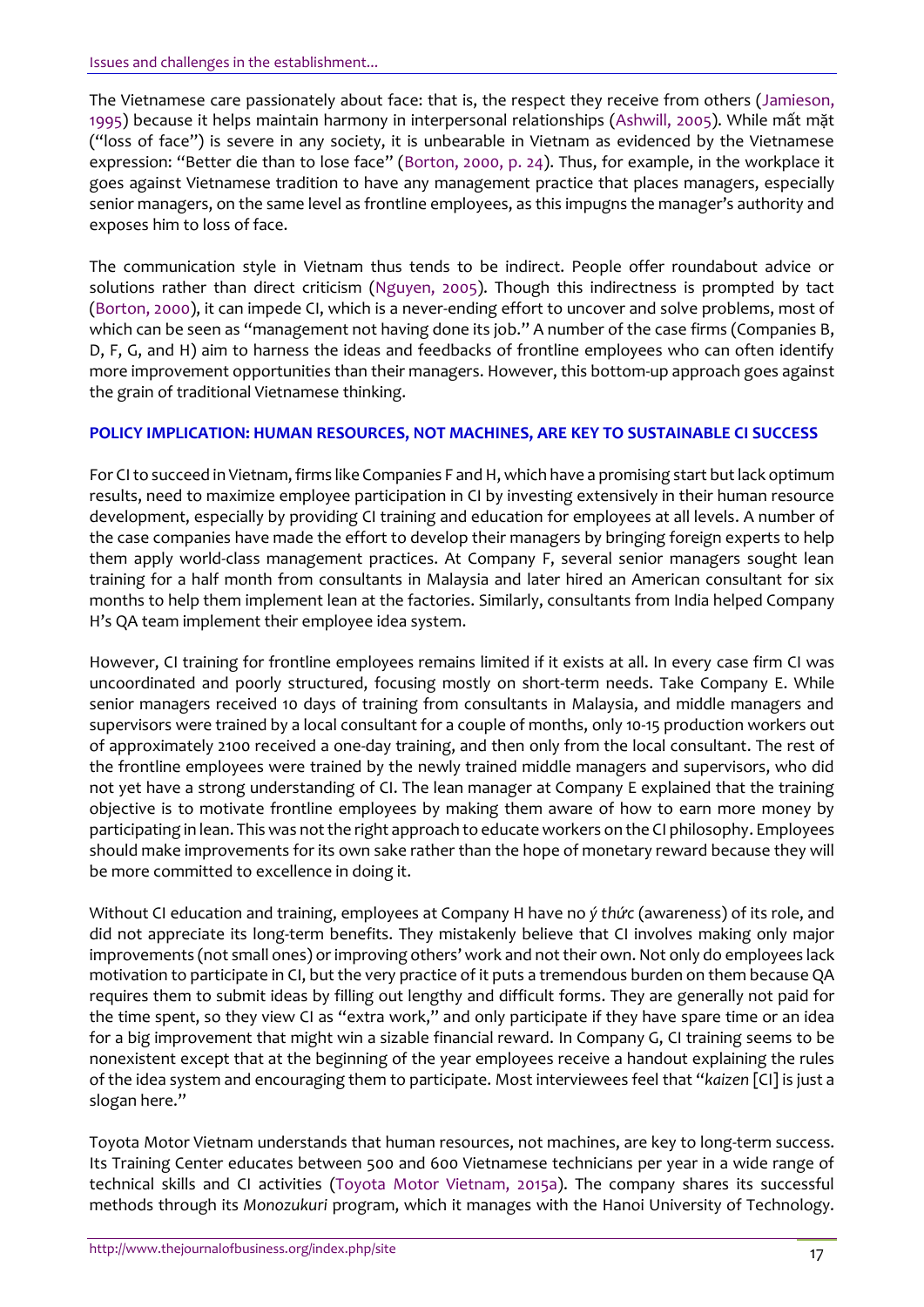This program – which is not limited to Toyota's suppliers – aims to help Vietnamese enterprises manage their production, costs, and quality by providing classroom instruction and on-site practicum at Toyota's Vietnam plant.

Toyota Motor Vietnam attributes its 20-year success and its phenomenal 2014 results to strategies including its development of human resources and CI, which permeates the organization, encouraging members to come up with ideas to improve their skills, teamwork and efficiency. The company has received approximately 260,000 employee improvement ideas with an implementation rate of 97 percent [\(Toyota Motor Vietnam, 2015b\)](#page-11-4). This is in line with global best practice [\(Robinson & Schroeder,](#page-11-0)  [2014\)](#page-11-0), and demonstrates that CI can indeed succeed in Vietnam.

# **5.0 CONCLUSION**

As the world's center of economic gravity is shifting towards emerging markets, especially those in Asia, understanding the management practices of companies there is important so we can apply CI techniques there and link Asian perspectives to current scholarly conversations.

More than two decades into the process of market development, Vietnamese organizations have achieved substantial growth and progress. However, this in-depth study of nine leading companies shows that while high-performing companies such as Toyota Motor Vietnam understand their business conditions, build purposeful and sustainable improvement processes, and develop knowledge workers to integrate CI processes into their businesses, the CI efforts of the case companies have limited success. Since these companies are accepted leaders in Vietnam, the conclusion must be that the national state of CI practices will not enable the country to keep pace with the rest of the world because of the tendency of Vietnamese organizations to pursue shortcut strategies that prevent them from competing higher up the value chain. This study also illustrates the cultural problem of maintaining face, which is important to Vietnamese people but is a big issue for Vietnamese organizations that need to develop bottom-up improvement ideas in their CI efforts. While these national cultural values can pose major challenges to CI effectiveness, Toyota Motor Vietnam demonstrates that CI can succeed in the Vietnamese context. This research recommends ways in which Vietnamese organizations can address these challenges by pursuing CI more aggressively and investing in human resource development to build capabilities for the future.

The Vietnamese government – still the main agent of national change – should actively promote CI as critical to the competitive strategy of Vietnamese organizations as they enter markets for more advanced technology and capital intensive products. From funding to subsidizing CI education and training for domestic companies, there is a lot it can do to help companies move beyond the reliance on cheap labor and into an era of modern management practices that will foster continued economic growth and prosperity.

## **REFERENCES**

Ahern, T. L. (2009). *Vietnam Declassified: The CIA and counterinsurgency*. Lexington, Kentucky: The University Press of Kentucky.

<span id="page-9-1"></span>Ashwill, M. (2005). *Vietnam today*. Yarmouth: Intercultural Press.

- Bessant, J., & Caffyn, S. (1997). High-involvement innovation through continuous improvement. *International Journal of Technology Management, 14*(1), 7-28.
- Bessant, J., Caffyn, S., Gilbert, J., Harding, R., & Webb, S. (1994). Rediscovering continuous improvement. *Technovation, 14*(1), 17-29.
- <span id="page-9-0"></span>Bich Ngoc. (2014). Coats celebrates 25 years in Vietnam and launches new services business. *Vietnam Investment Review*.<http://www.coats.com/index.asp?pageid=214&newsid=61>

Borton, L. (2000). Working in a Vietnamese voice. *The Academy of Management Executive, 14*(4), 20-31.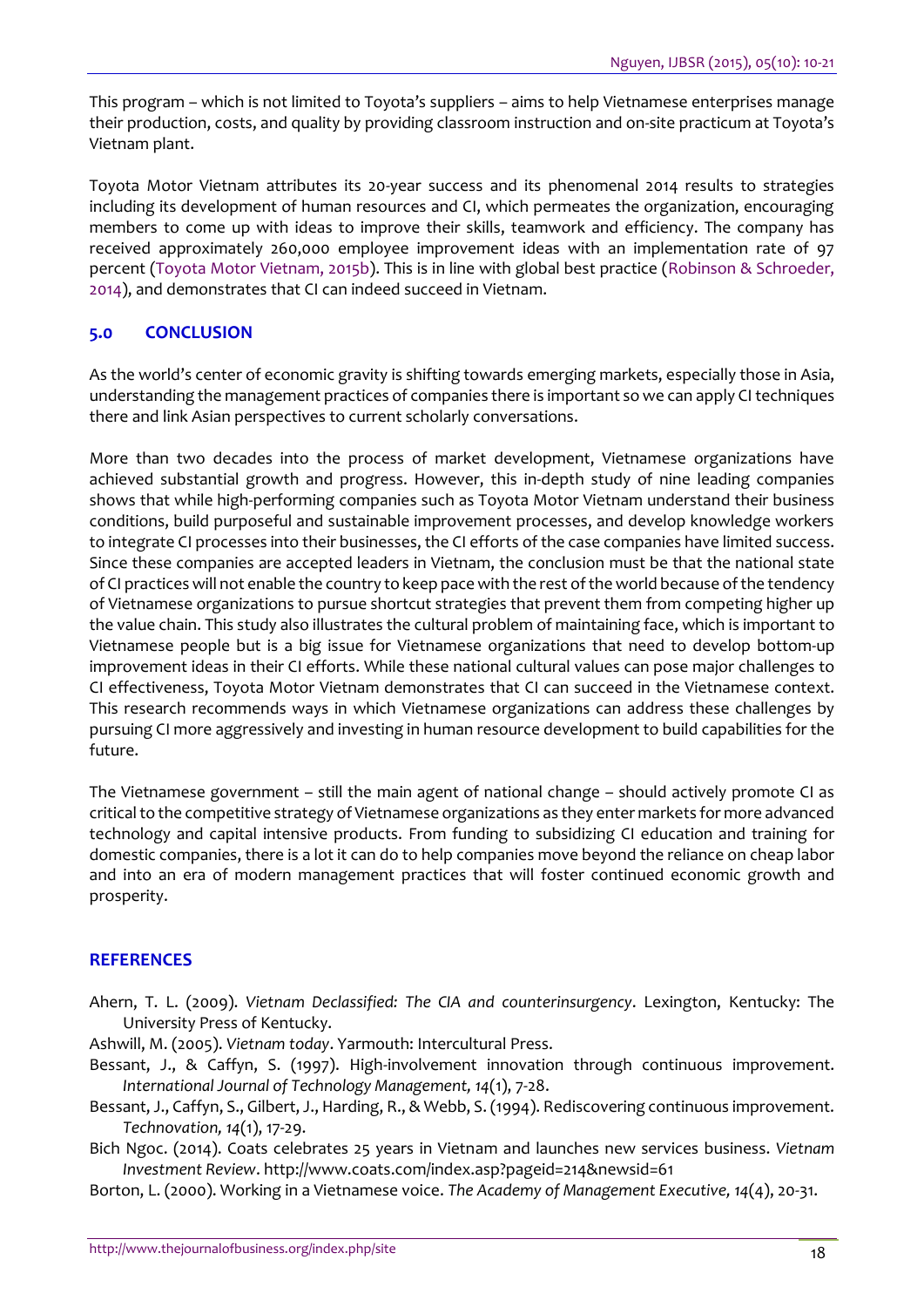- Boyer, K. K., & McDermott, C. (1999). Strategic consensus in operations strategy. *Journal of Operations Management, 17*, 289-305.
- Business Monitor International. (2011). Vietnam pharmaceuticals and healthcare report *BMI Industry Survey & Forecasts*.
- Caulkin, S. (2002). Waste not, want not. *The Guardian*. <http://www.theguardian.com/business/2002/sep/08/manufacturing.observerbusiness>
- <span id="page-10-4"></span>Chong, C., & Lee-Patridge, J. (1997). Total quality management in Singapore: Ideological strategy for strategic ideology. *Singapore Management Review, 19*(2), 45-66.
- Dieleman, M., Pham, C. V., Le, A. V., & Martineau, T. (2003). Identifying factors for job motivation of rural health workers in North Viet Nam. *Human Resources for Health 1*(1), 10-10.
- Dinh, H. T., Igel, B., & Laosirihongthong, T. (2006). The impact of total quality management on innovation: Findings from a developing country. *International Journal of Quality & Reliability Management, 23*(9), 1092-1117.
- <span id="page-10-0"></span>Dinh, H. T., Igel, B., & Laosirihongthong, T. (2010). Total quality management (TQM) strategy and organisational characteristics: Evidence from a recent WTO member. *Total Quality Management & Business Excellence, 21*(9), 931-951.
- Donnell, J. C. (1970). Expanding political participation The long haul from villagism to nationalism. *Asian Survey, 10*(8), 688-704.
- Gainsborough, M. (2007). Globalisation and the state revisited: A view from provincial Vietnam. *Journal of Contemporary Asia, 37*(1), 1-18.
- <span id="page-10-7"></span>George, A., & McKeown, T. (1985). Case studies and theories of organizational decision Making *Advances in Information Processing in Organizations 2*, 21-58.
- Hartman, L. P., & Wokutch, R. E. (2003). Nike, Inc.: Corporate social responsibility and workplace standard initiatives in Vietnam. In L. P. Hartman, D. G. Arnold & R. E. Wokutch (Eds.), *Rising above sweatshops: Innovative approaches to global labor challenges* (pp. 145-190). London: Praeger.
- <span id="page-10-5"></span>Hartman, L. P., Wokutch, R. E., & French, J. L. (2003). Adidas-Salomon: Child labor and health and safety initiatives in Vietnam and Brazil. In L. P. Hartman, D. G. Arnold & R. E. Wokutch (Eds.), *Rising above sweatshops: Innovative approaches to global labor challenges* (pp. 191-248). London Praeger.
- Hoang, L. (2004, May 27). Co the tang nang suat ma khong can dau tu (Improving productivity without capital investment). *Thoi Bao Kinh Te Saigon*.
- Hua, H., Chin, K., Sun, H., & Xu, Y. (2000). An empirical study on quality management practices in Shanghai manufacturing industries. *Total Quality Management, 11*(8), 1111-1122.
- Iguchi, H., Arimura, T. H., & Michida, E. (2015). Adoption of ISO9001 through supply chain in Vietnam: Impacts of FDI and product-related environmental regulation. Chiba, Japan: Institute of Developing Economies.
- <span id="page-10-6"></span>International Labour Organization. (2006). Factory Improvement Programme: Final evaluation: Powers and Associates (Australia) Pty Ltd.
- Italian Trade Agency. (2014). Brief sector note on pharmaceutical industry in Vietnam. [http://www.ice.gov.it/paesi/asia/vietnam/upload/198/Brief%20sector%20note%20on%20pharmaceuti](http://www.ice.gov.it/paesi/asia/vietnam/upload/198/Brief%20sector%20note%20on%20pharmaceuticals%20in%20Vietnam%20-%20Oct%202014.pdf) [cals%20in%20Vietnam%20-%20Oct%202014.pdf](http://www.ice.gov.it/paesi/asia/vietnam/upload/198/Brief%20sector%20note%20on%20pharmaceuticals%20in%20Vietnam%20-%20Oct%202014.pdf)
- Jamieson, N. L. (1995). *Understanding Vietnam*. Berkeley, CA: University of California Press.
- <span id="page-10-2"></span>Jorgensen, F., Boer, H., & Laugen, B. T. (2006). CI implementation: an empirical test of the CI maturity model. *Creativity and Innovation Management, 15*(4), 328-337.
- <span id="page-10-3"></span>Kleindorfer, P. R., Singhal, K., & Van Wassenhove, L. N. (2005). Sustainable operations management. *Production and Operations Management, 14*(4), 482-492.
- Lau, C. M. (2002). Asian management research: Frontiers and challenges. *Asia Pacific journal of management, 19*(2), 171-178.
- <span id="page-10-1"></span>Le, T. C., & Truong, Q. (2005). Human resource management practices in a transitional economy: A comparative study of enterprise ownership forms in Vietnam. *Asia Pacific Business Review, 11*(1), 25- 47.
- Liker, J. K. (2004). *The Toyota Way*. New York: McGraw-Hill.
- Mellahi, K., & Eyuboglu, F. (2001). Critical factors for successful total quality management implementation in Turkey: Evidence from the banking sector. *Total Quality Management, 12*(6), 745-756.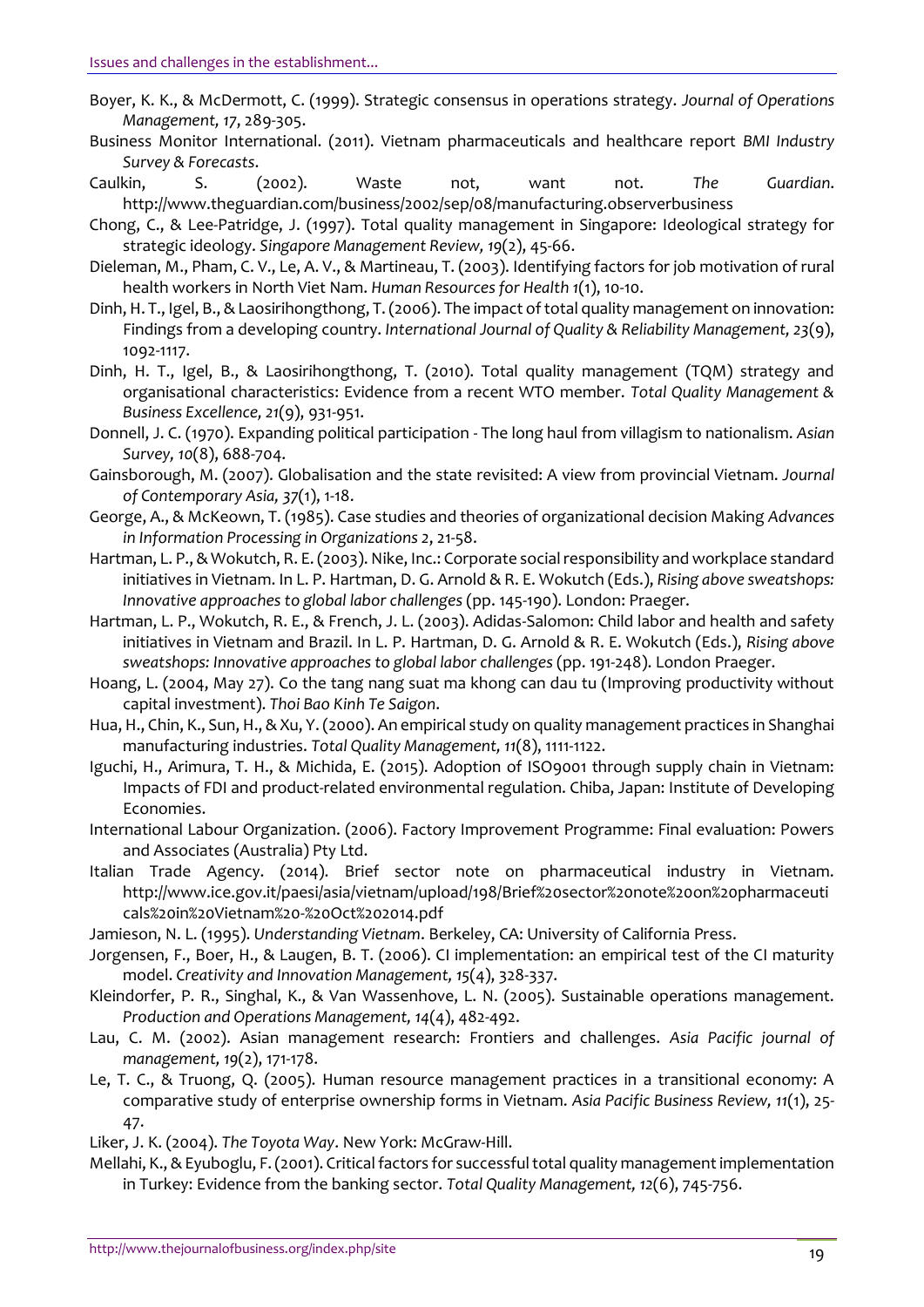- <span id="page-11-2"></span>Metters, R., Zhao, X., Bendoly, E., Jiang, B., & Young, S. (2010). "The way that can be told of is not an unvarying way": Cultural impacts on operations management in Asia. *Journal of Operations Management, 28*(3), 177-185.
- Meyer, K. E. (2006). Asian management research needs more self-confidence. *Asia Pacific journal of management, 23*(2), 119-137.
- Miles, M. B., & Huberman, A. M. (1984). Drawing valid meaning from qualitative data: Toward a shared craft. *Educational Researcher, 13*(5), 20-30.
- Miyagawa, M., & Yoshida, K. (2005). An empirical study of TQM practices in Japanese-owned manufacturers in China. *The International Journal of Quality & Reliability Management, 22*(6), 526-553.
- Nguyen, D. K. (2005). *Doing business in Vietnam*. Hanoi, Vietnam: Vietnam Chamber of Commerce and Industry.
- Nguyen, P. A., & Robinson, A. G. (2015). Continuous improvement in Vietnam: unique approaches for a unique culture. *Journal of Asia Business Studies, 9*(2), 196-211.
- <span id="page-11-3"></span>Nguyen, Q. H. (2006). 'Đi tắt, đón đầu' đang bị lạm dụng. *VN Express,* (January 17). <http://vnexpress.net/gl/khoa-hoc/cho-cong-nghe/2006/01/3b9e61aa/>
- Nike. (2014). Nike, Inc. FY12/13 Sustainable business performance summary.
- Norton, L. P. (2014). The new China. *Barron's*. [http://www.barrons.com/articles/the-new-china-](http://www.barrons.com/articles/the-new-china-1416029988)[1416029988](http://www.barrons.com/articles/the-new-china-1416029988)
- <span id="page-11-6"></span>Pun, K. F., Chin, K. S., & Gill, R. (2001). Determinants of employee involvement practices in manufacturing enterprises. *Total Quality Management, 12*, 95-109.
- Rao, S., Raghunathan, T., & Solis, L. (1997). A comparative study of quality practices and results in India, China and Mexico. *Journal of Quality Management, 2*(2), 235-250.
- <span id="page-11-0"></span>Robinson, A. G., & Schroeder, D. M. (2014). *The idea-driven organization*. San Francisco, CA: Berrett-Koehler Publishers, Inc.
- Samat, N., Ramayah, R., & Norizan, M. (2006). TQM practices, service quality, and market orientation. *Management Research News, 29*(11), 713-728.
- Schroeder, D. M., & Robinson, A. G. (2010). Green is free: Creating sustainable competitive advantage through green excellence. *Organizational Dynamics, 39*, 345-352.
- <span id="page-11-1"></span>Scott, S., Miller, F., & Lloyd, K. (2006). Doing Fieldwork in Development Geography: Research Culture and Research Spaces in Vietnam. *Geographical Research, 44*(1), 28-40.
- Sinha, M. N. (2000). *The best on quality*. Milwaukee, Wisconsin: ASQ Quality Press.
- Sohail, M. S., Sohal, A. S., & Millen, R. (2004). The state of quality in logistics: Evidence from an emerging Southeast Asian nation. *International Journal of Quality & Reliability Management, 21*(4/5), 397-411.
- <span id="page-11-5"></span>Sohal, A., Tay, G., & Wirth, A. (1989). Total quality control in an Asian division of a multinational corporation. *International Journal of Quality & Reliability Management, 6*(6), 60-74.
- Stuart, I., McCutcheon, D., Handfield, R., McLachlin, R., & Samson, D. (2002). Effective case research in operations management: a process perspective. *Journal of Operations Management, 20*(5), 419-433.
- Swanson, R. A., & Holton, E. R. (Eds.). (2005). *Research in organizations*. San Francisco: Berrett-Koehler Publishers, Inc.
- Toyota Motor Vietnam. (2015a). 2015, from [www.toyotavn.com.vn](http://www.toyotavn.com.vn/)
- <span id="page-11-4"></span>Toyota Motor Vietnam. (2015b). New records of Toyota Vietnam in 2014 [Press release]. Retrieved from <http://www.toyotavn.com.vn/en/news/hot-news/189/new-records-of-toyota-vietnam-in-2014>
- Tsoulfas, G. T., & Pappis, C. P. (2006). Environmental principles applicable to supply chains design and operation. *Journal of Cleaner Production, 14*(18), 1593-1602.
- U.S. Commercial Service and U.S. Embassy in Vietnam. (2015). Doing business in Vietnam: Country commercial guide for U.S. companies *Country Commercial Guide*.
- <span id="page-11-7"></span>U.S. Department of State. (2015). *Vietnam: Investment climate statement 2015*. Retrieved from [http://www.state.gov/documents/organization/242005.pdf.](http://www.state.gov/documents/organization/242005.pdf)
- Viet Nam News. (2015). Vietnamese tea needs to have world certification. *Viet Nam News*. <http://vietnamnews.vn/economy/272305/vietnamese-tea-needs-to-have-world-certification.html>
- VietNamNet Bridge. (2004). ISO 9000 firms may fail to uphold quality. (December 31). [<http://www.vietnam-ustrade.org/index.php?f=news&do=detail&id=35&lang=english>](http://www.vietnam-ustrade.org/index.php?f=news&do=detail&id=35&lang=english)